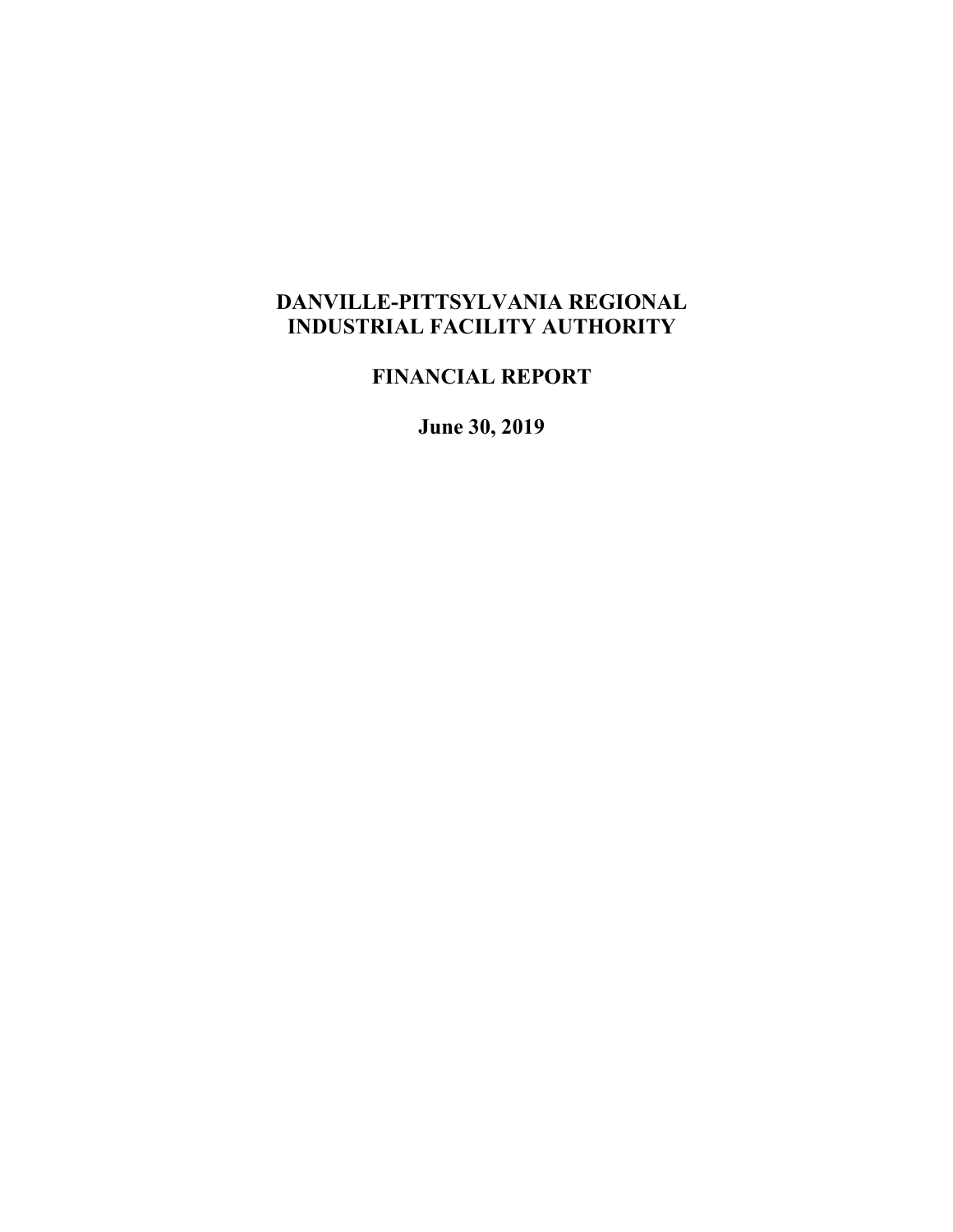# *Danville-Pittsylvania Regional Industrial Facility Authority*

*Table of Contents*

| <b>Financial Statements</b>                                                                                                                                                                |
|--------------------------------------------------------------------------------------------------------------------------------------------------------------------------------------------|
|                                                                                                                                                                                            |
| Statement of Revenues, Expenses and                                                                                                                                                        |
|                                                                                                                                                                                            |
|                                                                                                                                                                                            |
| <b>Compliance Reports</b>                                                                                                                                                                  |
| Independent Auditor's Report on Internal Control Over Financial<br>Reporting and on Compliance and Other Matters Based on an<br>Audit of Financial Statements Performed in Accordance with |
|                                                                                                                                                                                            |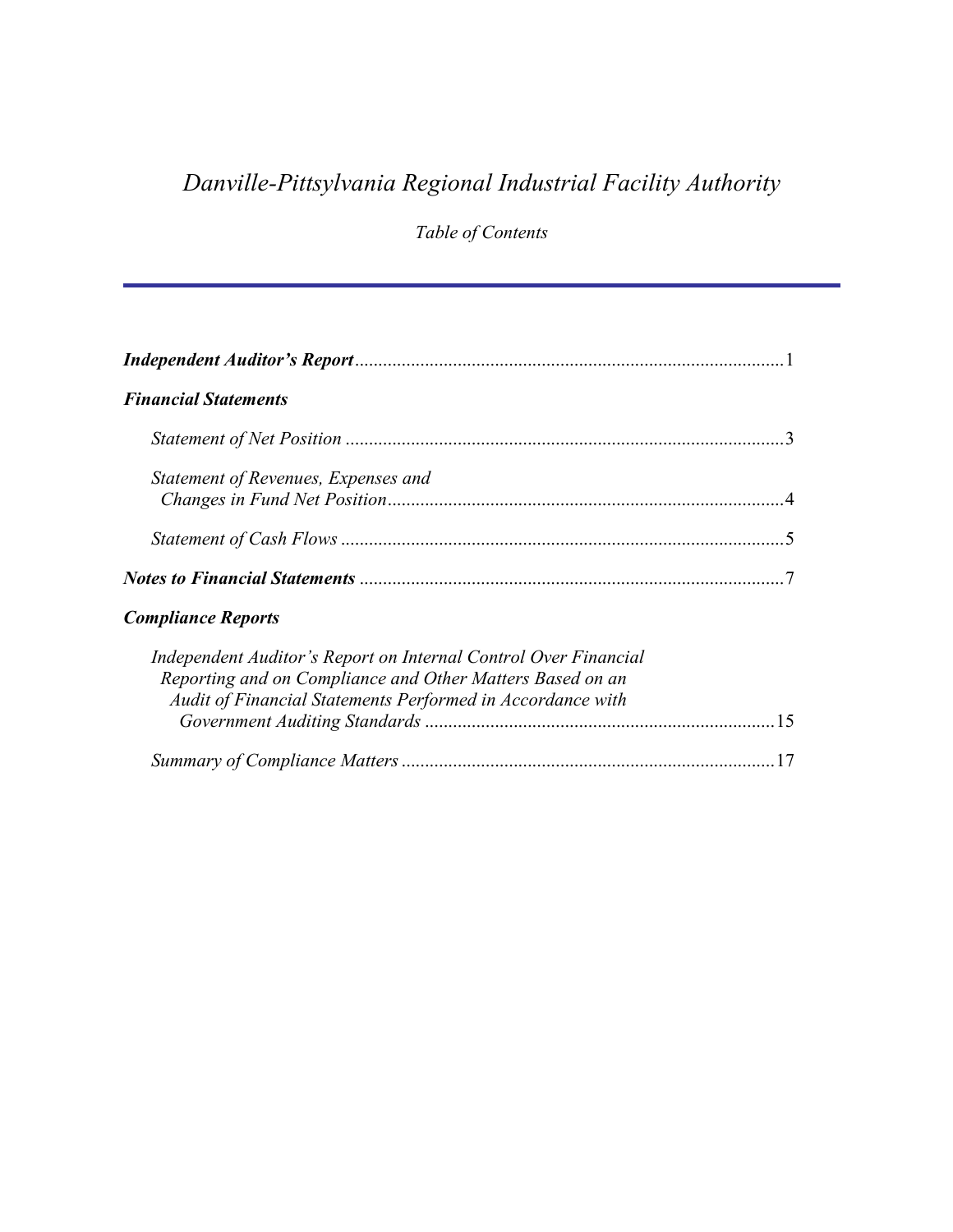

# **INDEPENDENT AUDITOR'S REPORT**

To the Board of Directors of Danville-Pittsylvania Regional Industrial Facility Authority Danville, Virginia

#### **Report on the Financial Statements**

We have audited the accompanying financial statements of the Danville-Pittsylvania Regional Industrial Facility Authority (the "Authority"), as of and for the year ended June 30, 2019, and the related notes to the financial statements, which collectively comprise the Authority's basic financial statements as listed in the table of contents.

#### **Management's Responsibility for the Financial Statements**

Management is responsible for the preparation and fair presentation of these financial statements in accordance with accounting principles generally accepted in the United States of America; this includes the design, implementation, and maintenance of internal control relevant to the preparation and fair presentation of financial statements that are free from material misstatement, whether due to fraud or error.

#### **Auditor's Responsibility**

Our responsibility is to express an opinion on these financial statements based on our audit. We conducted our audit in accordance with auditing standards generally accepted in the United States of America; the standards applicable to financial audits contained in *Government Auditing Standards*, issued by the Comptroller General of the United States; and the *Specifications for Audits of Authorities, Boards and Commissions,* issued by the Auditor of Public Accounts of the Commonwealth of Virginia. Those standards require that we plan and perform the audit to obtain reasonable assurance about whether the financial statements are free from material misstatement.

An audit involves performing procedures to obtain audit evidence about the amounts and disclosures in the financial statements. The procedures selected depend on the auditor's judgment, including the assessment of the risks of material misstatement of the financial statements, whether due to fraud or error. In making those risk assessments, the auditor considers internal control relevant to the entity's preparation and fair presentation of the financial statements in order to design audit procedures that are appropriate in the circumstances, but not for the purpose of expressing an opinion on the effectiveness of the entity's internal control. Accordingly, we express no such opinion. An audit also includes evaluating the appropriateness of accounting policies used and the reasonableness of significant accounting estimates made by management, as well as evaluating the overall presentation of the financial statements.

We believe that the audit evidence we have obtained is sufficient and appropriate to provide a basis for our audit opinion.

*Your Success is Our Focus*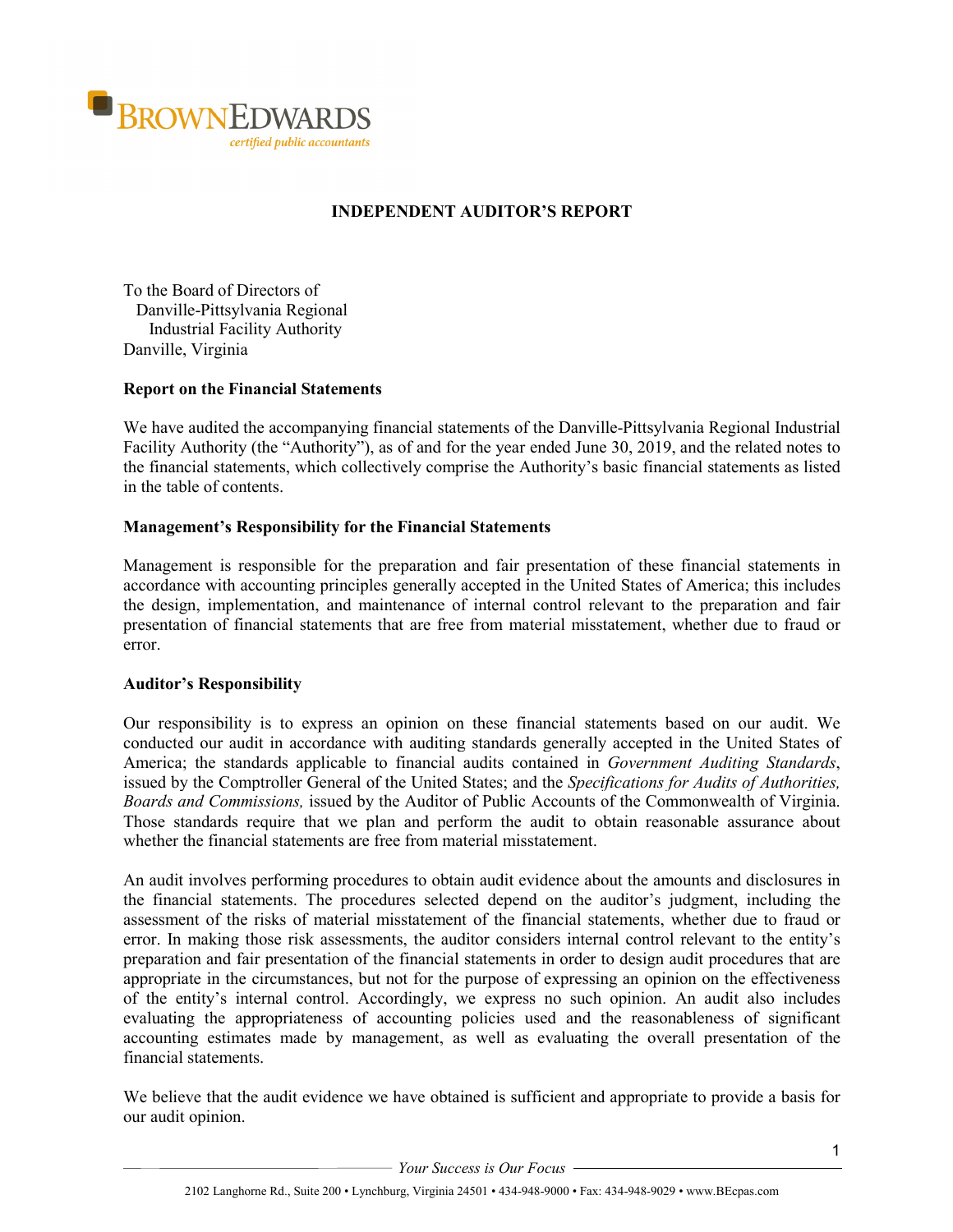#### **Opinion**

In our opinion, the financial statements referred to above present fairly, in all material respects, the financial position of the Danville-Pittsylvania Regional Industrial Facility Authority, as of June 30, 2019, and the changes in its financial position and cash flows for the year then ended in accordance with accounting principles generally accepted in the United States of America.

#### **Report on Summarized Comparative Information**

We have previously audited the Authority's 2018 financial statements, on which, in our report dated November 28, 2018, we expressed an unmodified opinion. The 2018 financial information is provided for comparative purposes only.

#### **Other Matters**

#### *Required Supplementary Information*

Management has omitted a management's discussion and analysis that accounting principles generally accepted in the United States of America require to be presented to supplement the basic financial statements. Such missing information, although not a part of the basic financial statements, is required by the Governmental Accounting Standards Board who considers it to be an essential part of financial reporting for placing the basic financial statements in an appropriate operational, economic, or historical context. Our opinion on the basic financial statements is not affected by this missing information.

#### **Other Reporting Required by** *Government Auditing Standards*

In accordance with *Government Auditing Standards*, we have also issued our report dated November 26, 2019 on our consideration of the Authority's internal control over financial reporting and on our tests of its compliance with certain provisions of laws, regulations, contracts, and grant agreements and other matters. The purpose of that report is to describe the scope of our testing of internal control over financial reporting and compliance and the results of that testing, and not to provide an opinion on internal control over financial reporting or on compliance. That report is an integral part of an audit performed in accordance with *Government Auditing Standards* in considering the Authority's internal control over financial reporting and compliance.

Brown, Edwards & Company, S. L. P.

CERTIFIED PUBLIC ACCOUNTANTS

Lynchburg, Virginia November 26, 2019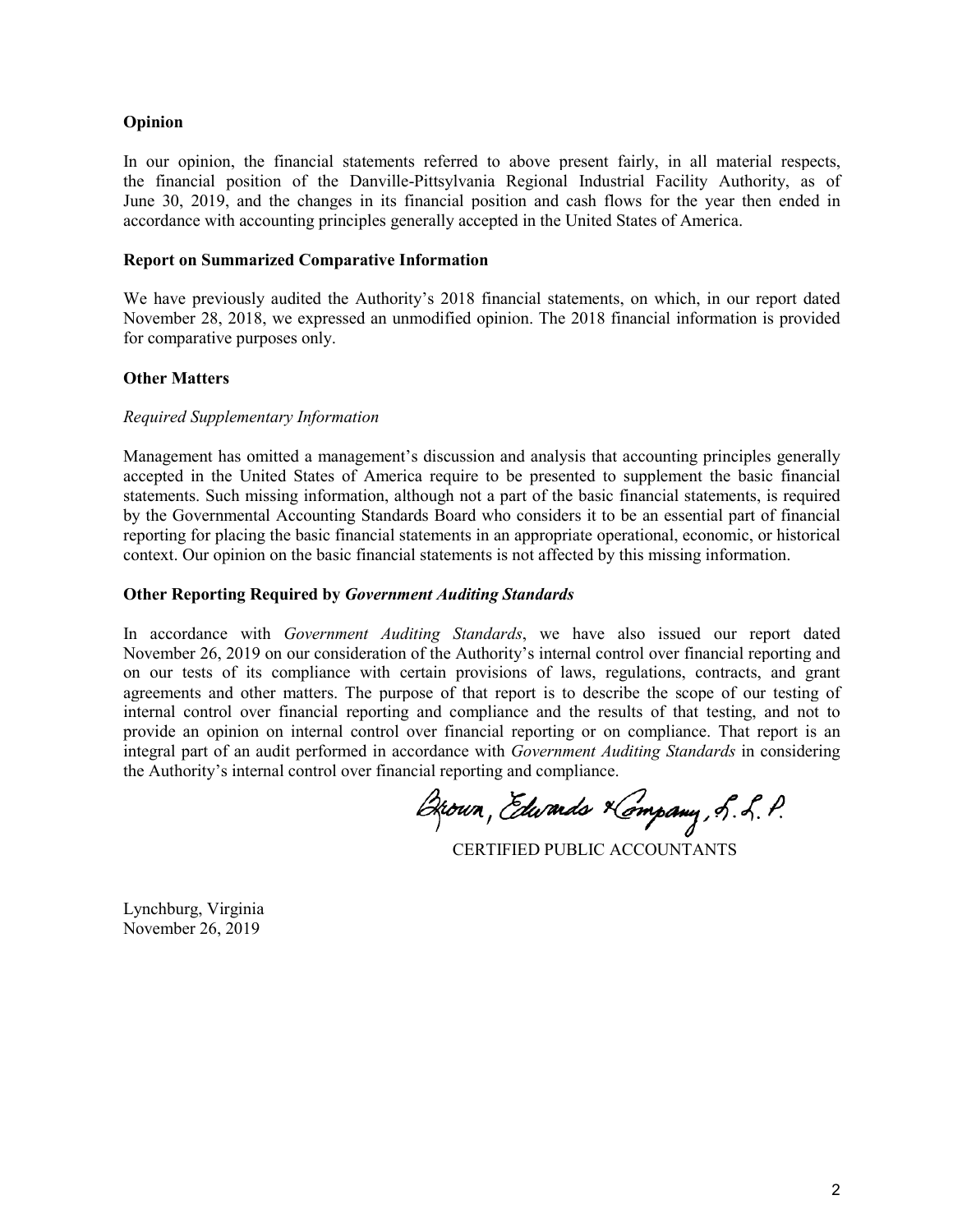# *Danville-Pittsylvania Regional Industrial Facility Authority June 30, 2019 Statement of Net Position*

|                                                    | 2019             | (For<br>Comparative<br><b>Purposes</b><br>Only)<br>2018 |
|----------------------------------------------------|------------------|---------------------------------------------------------|
|                                                    |                  |                                                         |
| <b>Assets</b>                                      |                  |                                                         |
| <b>Current</b> assets<br>Cash and cash equivalents | \$<br>1,959,232  | 1,525,656<br>\$                                         |
| Other receivables                                  |                  | 226,301                                                 |
| Prepaids                                           | 254              | 2,425                                                   |
| Total current assets                               | 1,959,486        | 1,754,382                                               |
| <b>Noncurrent</b> assets                           |                  |                                                         |
| Restricted cash and cash equivalents               | 1,155,496        | 2,336,585                                               |
| Due from City of Danville                          | 596,792          | 232,802                                                 |
| Capital assets not being depreciated               | 23,832,535       | 24,781,371                                              |
| Capital assets being depreciated, net              | 22,505,505       | 22,987,025                                              |
| Construction in progress                           | 14,628,421       | 9,827,751                                               |
| Total noncurrent assets                            | 62,718,749       | 60,165,534                                              |
| <b>Total assets</b>                                | 64, 678, 235     | 61,919,916                                              |
| <b>Liabilities</b>                                 |                  |                                                         |
| <b>Current liabilities</b>                         |                  |                                                         |
| Accounts payable - general                         | 140,241          | 106,381                                                 |
| Accounts payable - construction                    | 50,000           |                                                         |
| Accrued interest payable                           | 18,979           | 33,501                                                  |
| Retainage payable                                  | 2,500            | 5,000                                                   |
| Unearned revenue                                   | 3,892            | 236,959                                                 |
| Bonds payable - current                            | 1,349,740        | 1,288,450                                               |
| Total current liabilities                          | 1,565,352        | 1,670,291                                               |
| Noncurrent liabilities                             |                  |                                                         |
| Due to Pittsylvania County                         | 596,792          | 232,802                                                 |
| Bonds payable                                      | 2,120,000        | 3,469,740                                               |
| Total noncurrent liabilities                       | 2,716,792        | 3,702,542                                               |
| <b>Total liabilities</b>                           | 4,282,144        | 5,372,833                                               |
| Net position                                       |                  |                                                         |
| Net investment in capital assets                   | 57,647,083       | 53,012,931                                              |
| Restricted - debt reserves                         | 1,005,134        | 2,161,611                                               |
| Unrestricted                                       | 1,743,874        | 1,372,541                                               |
| <b>Total net position</b>                          | 60,396,091<br>\$ | 56,547,083<br>$\mathcal{S}$                             |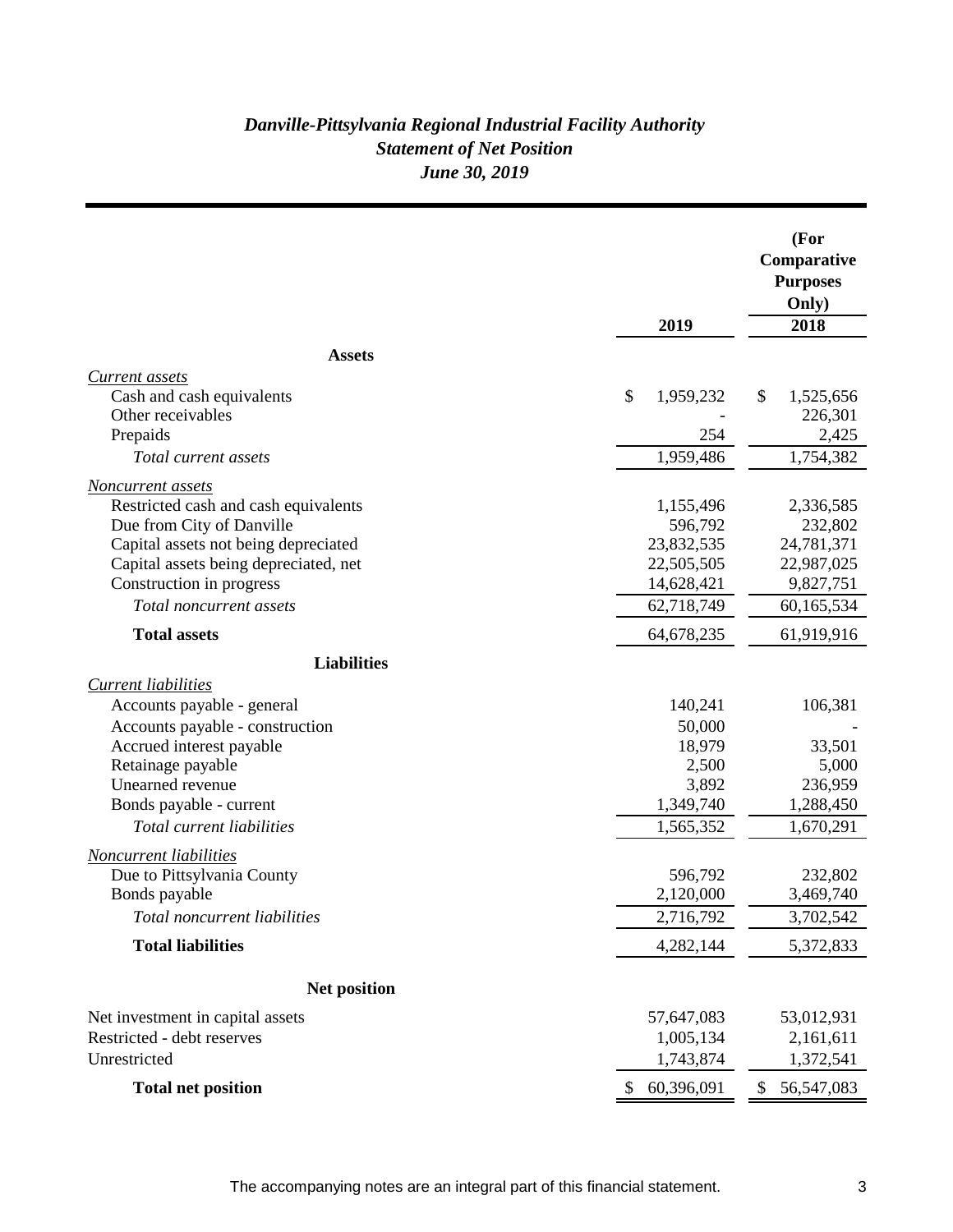# *Year Ended June 30, 2019 Danville-Pittsylvania Regional Industrial Facility Authority Statement of Revenues, Expenses and Changes in Fund Net Position*

|                                                                | 2019             | (For<br>Comparative<br><b>Purposes</b><br>Only)<br>2018 |  |  |
|----------------------------------------------------------------|------------------|---------------------------------------------------------|--|--|
| <b>Operating revenues</b>                                      |                  |                                                         |  |  |
| Virginia Tobacco Commission grants                             | \$<br>4,222,145  | \$<br>2,284,431                                         |  |  |
| Economic development incentives - Danville Regional Foundation | 692,500          |                                                         |  |  |
| Economic development incentives - City of Danville             | 398,372          |                                                         |  |  |
| Economic development incentives - County of Pittsylvania       | 398,372          |                                                         |  |  |
| Economic development incentives - Other                        | 315,000          |                                                         |  |  |
| Other income                                                   | 277,654          | 352,572                                                 |  |  |
| <b>Total operating revenues</b>                                | 6,304,043        | 2,637,003                                               |  |  |
| <b>Operating expenses</b>                                      |                  |                                                         |  |  |
| Depreciation and amortization                                  | 812,665          | 809,228                                                 |  |  |
| Economic development - Cyber Park                              | 255,119          |                                                         |  |  |
| Economic development - Cane Creek Centre                       | 2,203,275        | 1,925                                                   |  |  |
| Economic development - Mega Park                               | 45,919           | 37,335                                                  |  |  |
| Other operating expenses                                       | 525,522          | 456,624                                                 |  |  |
| <b>Total operating expenses</b>                                | 3,842,500        | 1,305,112                                               |  |  |
| <b>Operating income</b>                                        | 2,461,543        | 1,331,891                                               |  |  |
| Non-operating revenues (expenses)                              |                  |                                                         |  |  |
| Bond issuance costs                                            | (28, 894)        |                                                         |  |  |
| Interest income                                                | 30,310           | 27,661                                                  |  |  |
| Interest expense                                               | (114, 037)       | (71, 397)                                               |  |  |
| <b>Total non-operating expenses</b>                            | (112, 621)       | (43,736)                                                |  |  |
| Net income before capital contributions                        | 2,348,922        | 1,288,155                                               |  |  |
| <b>Capital contributions</b>                                   |                  |                                                         |  |  |
| Contribution - City of Danville                                | 750,043          | 789,868                                                 |  |  |
| Contribution - Pittsylvania County                             | 750,043          | 789,868                                                 |  |  |
| <b>Total capital contributions</b>                             | 1,500,086        | 1,579,736                                               |  |  |
| <b>Change in net position</b>                                  | 3,849,008        | 2,867,891                                               |  |  |
| Net position at July 1                                         | 56,547,083       | 53,679,192                                              |  |  |
| Net position at June 30                                        | \$<br>60,396,091 | \$<br>56,547,083                                        |  |  |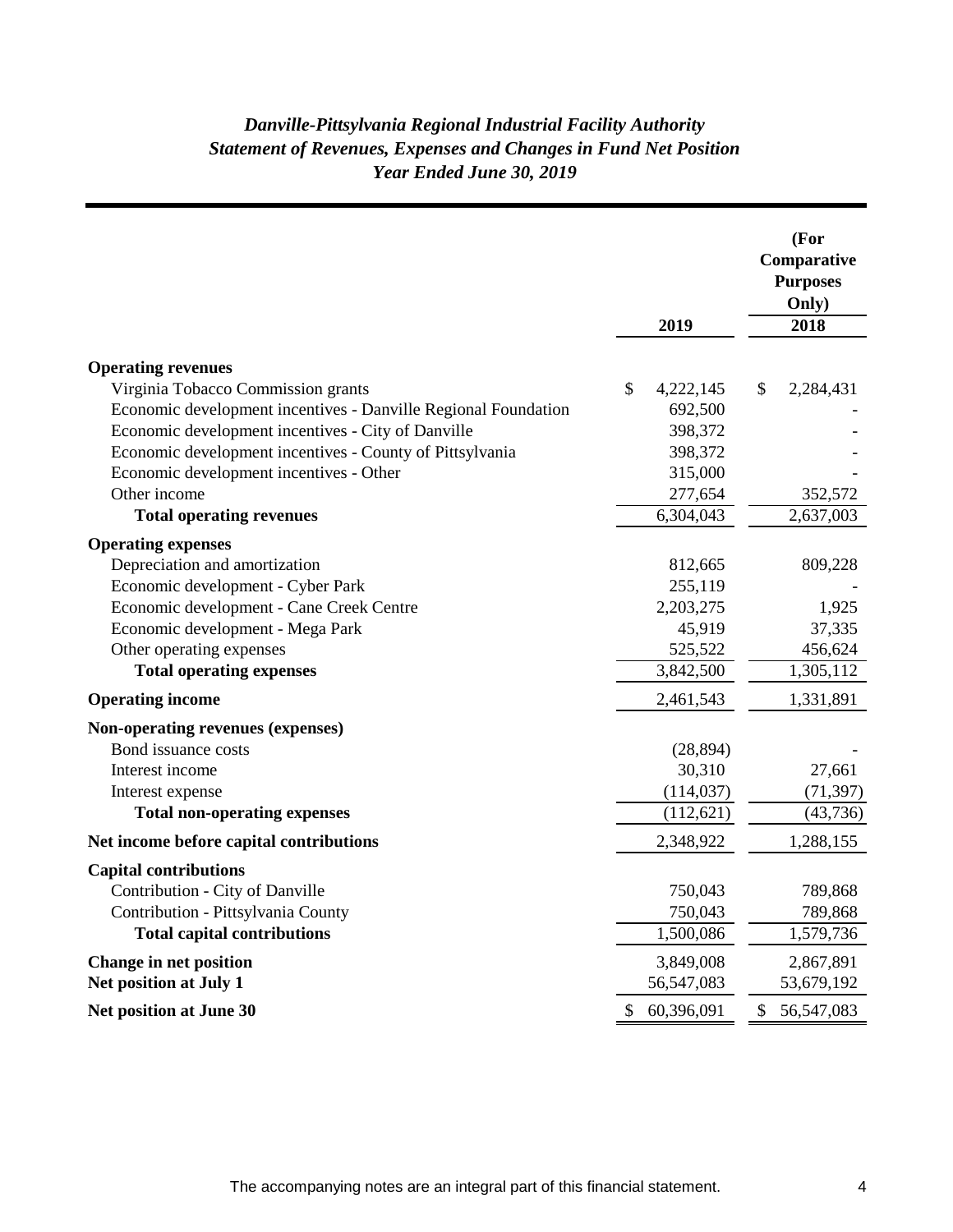# *Danville-Pittsylvania Regional Industrial Facility Authority Year Ended June 30, 2019 Statement of Cash Flows*

|                                                           |              | 2019        | (For<br>Comparative<br><b>Purposes</b><br>Only)<br>2018 |
|-----------------------------------------------------------|--------------|-------------|---------------------------------------------------------|
|                                                           |              |             |                                                         |
| <b>Operating activities</b>                               |              |             |                                                         |
| Receipts from operating grants and activities             | \$           | 380,887     | \$<br>3,084,261                                         |
| Payments to suppliers for goods and services              |              | (1,516,446) | (55,296)                                                |
| Other payments                                            |              | 1,623,012   | (62, 733)                                               |
| Net cash provided by operating activities                 |              | 487,453     | 2,966,232                                               |
| Capital and related financing activities                  |              |             |                                                         |
| Purchase of capital assets                                |              | (727, 216)  | (2,822,120)                                             |
| Capital contributions                                     |              | 907,843     | 1,361,364                                               |
| Interest paid on bonds                                    |              | (127,009)   | (174, 371)                                              |
| Bond issuance costs paid                                  |              | (28, 894)   |                                                         |
| Principal repayments on bonds                             |              | (1,290,000) | (1,230,000)                                             |
| Net cash used in capital and related financing activities |              | (1,265,276) | (2,865,127)                                             |
| <b>Investing activities</b>                               |              |             |                                                         |
| Interest received                                         |              | 30,310      | 27,661                                                  |
| Net cash provided by investing activities                 |              | 30,310      |                                                         |
|                                                           |              |             | 27,661                                                  |
| Net increase (decrease) in cash and cash equivalents      |              | (747, 513)  | 128,766                                                 |
| Cash and cash equivalents - beginning of year             |              | 3,862,241   | 3,733,475                                               |
| Cash and cash equivalents - end of year                   | <sup>8</sup> | 3,114,728   | \$<br>3,862,241                                         |
| <b>Reconciliation to Statement of Net Position</b>        |              |             |                                                         |
| Cash and cash equivalents                                 | \$           | 1,959,232   | \$<br>1,525,656                                         |
| Restricted cash and cash equivalents                      |              | 1,155,496   | 2,336,585                                               |
|                                                           | \$           | 3,114,728   | \$<br>3,862,241                                         |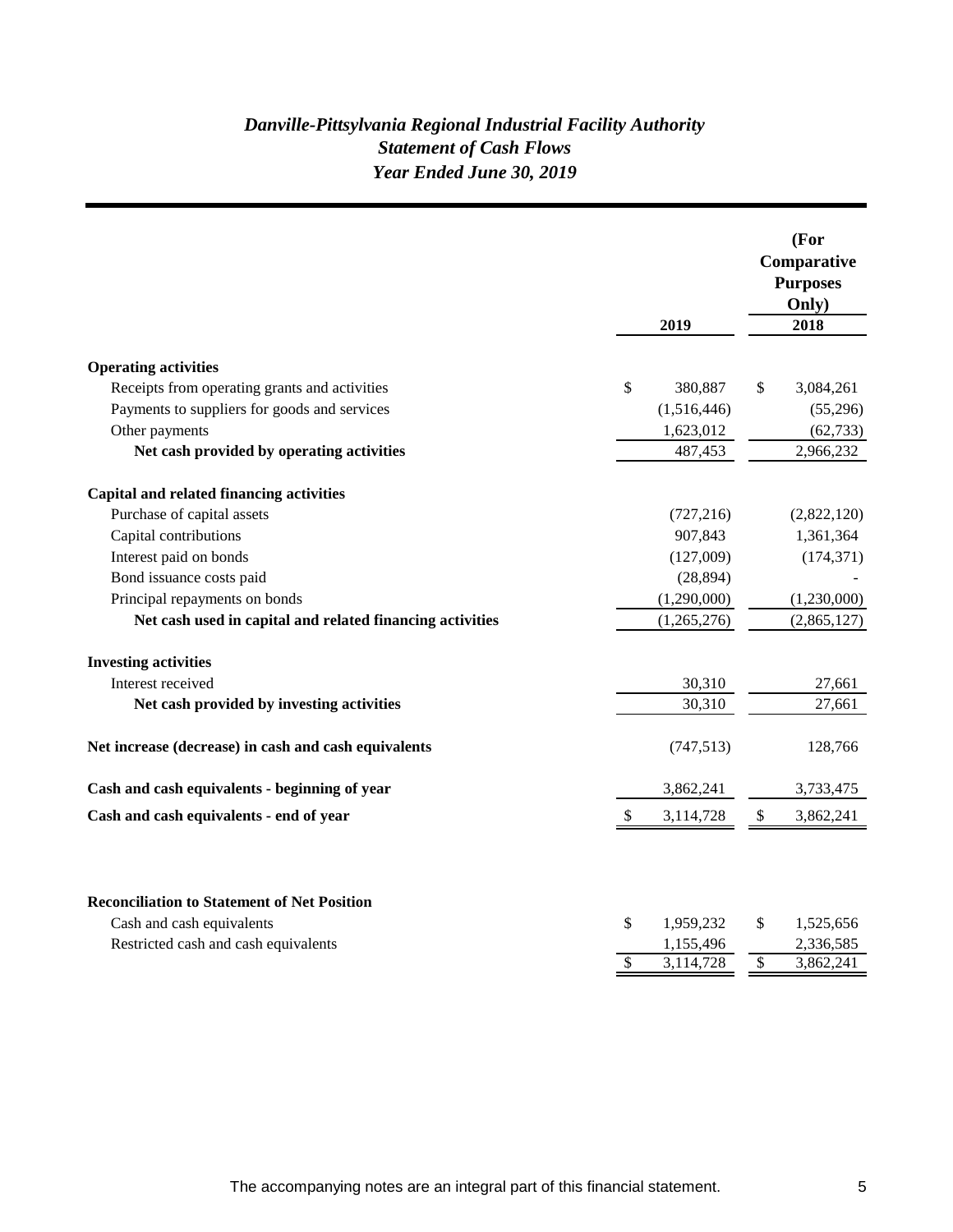# *Danville-Pittsylvania Regional Industrial Facility Authority Year Ended June 30, 2019 Statement of Cash Flows*

|                                                           |              | 2019        |    | 2018       |
|-----------------------------------------------------------|--------------|-------------|----|------------|
| Reconciliation of operating income to net cash            |              |             |    |            |
| provided by operating activities:                         |              |             |    |            |
| Operating income                                          | $\mathbb{S}$ | 2,461,543   | \$ | 1,331,891  |
| Adjustments to reconcile operating income to net cash     |              |             |    |            |
| provided by operating activities:                         |              |             |    |            |
| Depreciation                                              |              | 812,665     |    | 809,228    |
| Non-cash economic incentive expenses                      |              | 951,836     |    |            |
| Non-cash Count capital asset additions                    |              | (4,068,176) |    | (352, 288) |
| Operating in-kind expenses                                |              | 66,636      |    | 41,319     |
| Changes in assets and liabilities:                        |              |             |    |            |
| Change in prepaids                                        |              | 2,171       |    | (2,195)    |
| Change in other receivables                               |              | 226,301     |    | 1,150,318  |
| Change in accounts payable - general                      |              | 33,860      |    | (13, 841)  |
| Change in unearned revenue                                |              | 617         |    | 1,800      |
| Net cash provided by operating activities                 | \$           | 487,453     | \$ | 2,966,232  |
| <b>Supplemental cash flow information</b>                 |              |             |    |            |
| Capitalized interest                                      | \$           |             | \$ | 91,474     |
| Capital asset additions financed by retainage payable     | \$           | 2,500       | \$ | 5,000      |
| Capital asset additions financed by accounts payable      | \$           | 50,000      | \$ |            |
| Capital asset additions financed by locality contribution | \$           | 4,360,099   | \$ | 459,858    |
|                                                           |              |             |    |            |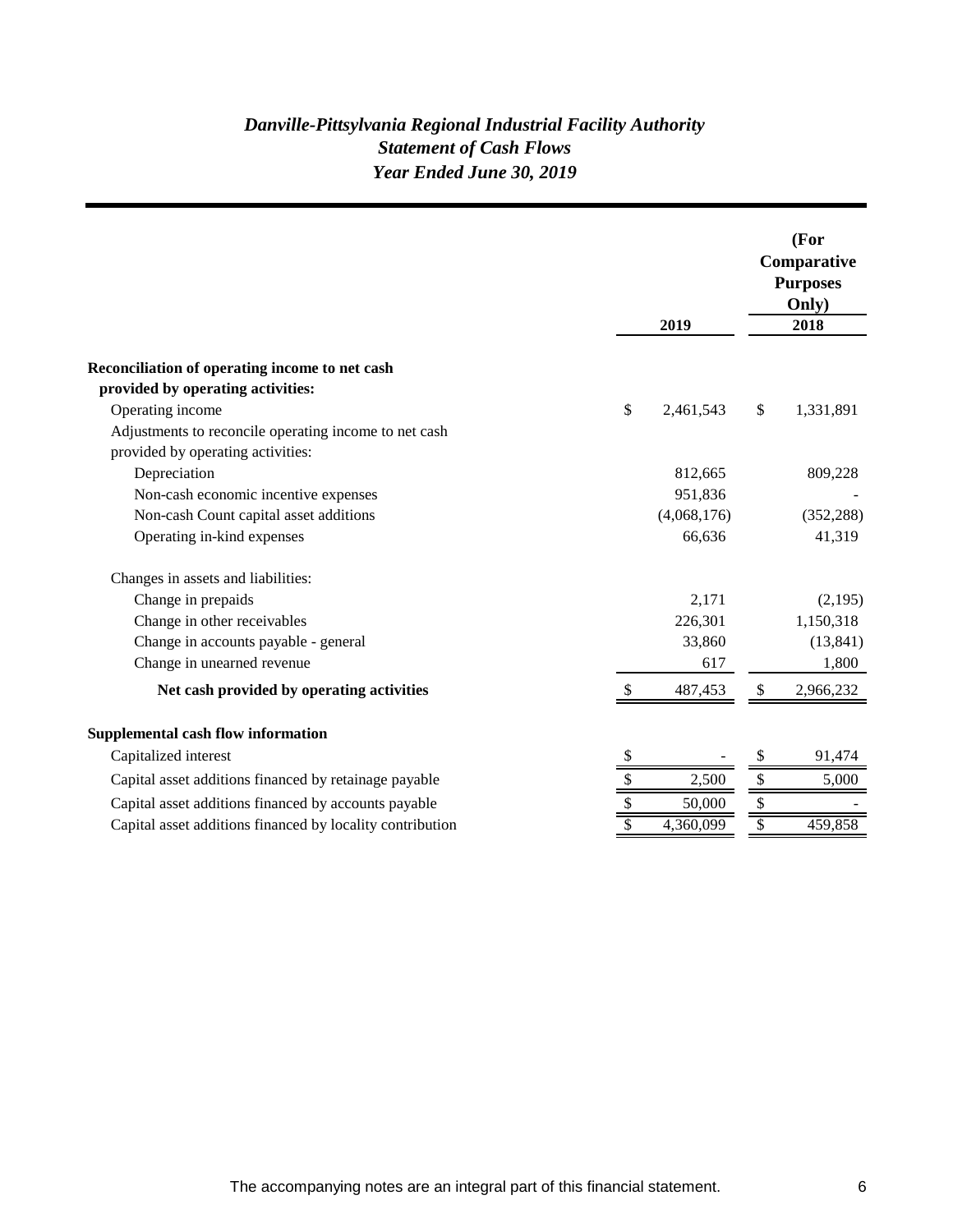## **1. Organization and Nature of Activities**

The *Danville-Pittsylvania Regional Industrial Facility Authority* ("the Authority") was created by ordinance of the Board of Supervisors of Pittsylvania County, Virginia, and the City Council of the City of Danville, Virginia, to promote and further the purposes of the *Virginia Regional Industrial Facilities Act*, Chapter 64, Title 15.2 of the *Code of Virginia*, (1950) as amended (the Act). The Authority is an entity jointly owned by the City of Danville and Pittsylvania County and is a political subdivision of the Commonwealth of Virginia. The Authority is empowered, among other things, to borrow money to purchase real estate and finance all improvements in industrial parks intended to be occupied by manufacturing, warehousing, distribution, office or other commercial enterprises. In addition, the Authority is authorized under the Act to issue revenue bonds to finance facilities for such enterprises. The Authority has no taxing power. The City of Danville acts as the fiscal agent of the Authority. As fiscal agent, the City provides office space to the Authority at no charge.

## **2. Summary of Significant Accounting Policies**

#### **Basis of Accounting**

The Authority utilizes the economic resources measurement focus and the accrual basis of accounting. Revenues are recorded when earned and expenses are recognized when incurred, regardless of the timing of the related cash flow. The Authority follows all applicable Governmental Accounting Standards Board (GASB) pronouncements.

The Authority distinguishes operating revenues and expenses from non-operating items. Operating revenues generally consist of grant income from various state or federal agencies; operating expenses generally consist of economic incentive grants, infrastructure development, depreciation and amortization expense, and other operating expenses which include bank charges, legal fees, accounting fees, meals and other miscellaneous fees. Non-operating items consist of interest income and expense as well as incidental items not directly related to the primary operations of the Authority. Capital contributions consist of subsidies from the City of Danville and Pittsylvania County.

#### **Economic Incentive Grants**

One important function of the Authority is to provide incentives for businesses to locate in the industrial parks constructed by the Authority. In some cases, the Authority agrees that if a business reaches certain investment and employment goals, the Authority will transfer capital assets (such as land and improvements) to the business at very favorable terms at the end of a specified period - usually five to ten years. The Authority reports these transfers as expenses when the grantee reaches its initial investment and employment goals and it appears unlikely that the grantee will fail to maintain these goals throughout the specified period.

Non-exchange transactions, in which the Authority either gives or receives value without directly receiving or giving equal value in exchange, include grants and donations. Revenues and expenses from grants and donations are recognized in the fiscal year in which, in management's judgment, all eligibility requirements have been substantially satisfied.

# **Cash and Cash Equivalents**

Cash and cash equivalents represent checking and savings accounts of the Authority, which are available on demand or within a three-month period.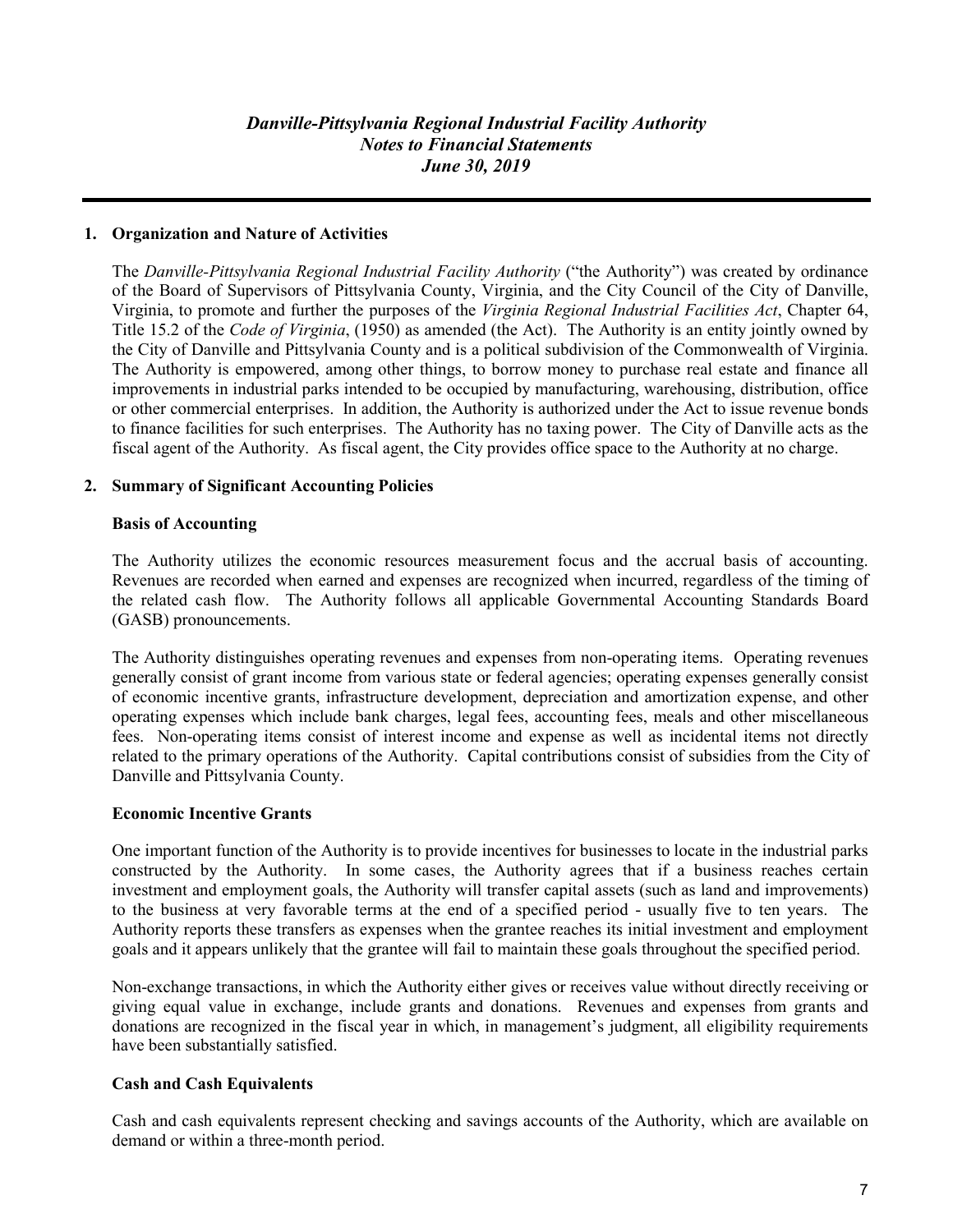#### **2. Summary of Significant Accounting Policies (Continued)**

#### **Due From Other Governments**

Due from other governments generally consists of grant reimbursements receivable from the Virginia Tobacco Commission or other grantor agencies. There were no amounts due from the Virginia Tobacco Commission or other grantor agencies at June 30, 2019.

## **Prepaids**

Certain payments to vendors reflect costs applicable to future accounting periods and are recorded as prepaid items.

#### **Restricted Resources**

When both restricted and unrestricted resources are available for use, it is the Authority's policy to use restricted resources first.

#### **Capital Assets**

Property and equipment is recorded at cost and depreciated over the estimated useful lives of the related assets, ranging from 10 to 50 years. Normal maintenance and repairs are charged to operations when incurred. Capital assets that are later transferred to other governments or businesses are capitalized at cost as constructed or purchased, and are later recorded as expenses when transferred to the recipient entity. The expense of capital assets that are transferred as part of economic incentive grants is generally recognized at the time the recipient has met all eligibility requirements and is expected to continue to meet the requirements throughout the period required by the incentive agreement.

Management does not believe the Authority's real estate has declined materially in value below the reported cost; however, no formal appraisals of the Authority's real property have been obtained since it was acquired.

#### **Unearned Revenue**

Unearned revenue represents revenue received but not recognized since it has not been earned. Unearned revenue is comprised of rent payments received in advance of the rent period and contributions received in advance.

#### **Net Position**

Net position is the difference between assets and liabilities. Net investment in capital assets represents capital assets less accumulated depreciation less any outstanding debt used for the acquisition or improvement of those assets. Restricted net position consists of reserves the Authority is required to maintain under its bond agreements.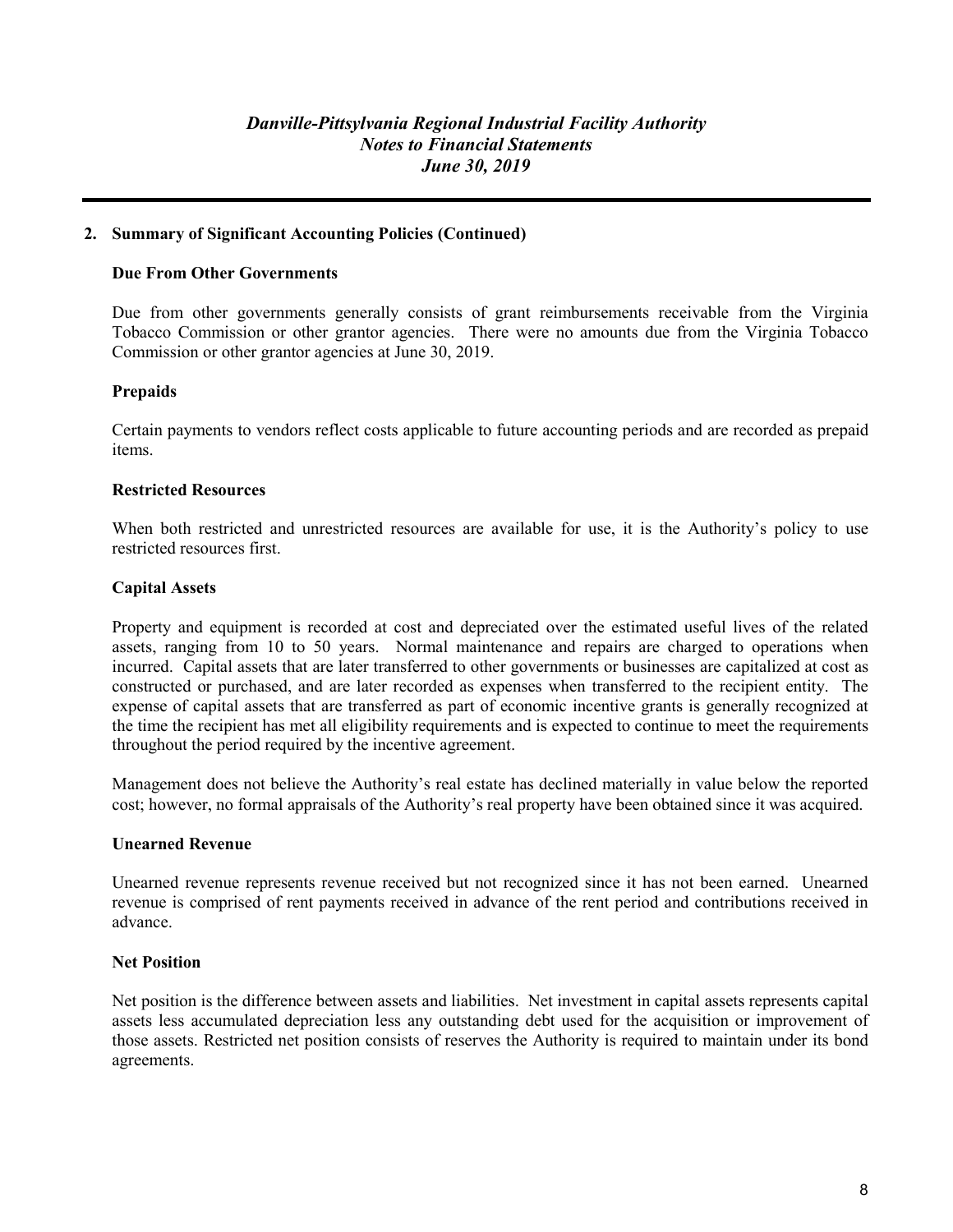#### **2. Summary of Significant Accounting Policies (Continued)**

## **Estimates**

The preparation of financial statements in conformity with accounting principles generally accepted in the United States of America requires management to make estimates and assumptions that affect the reported amounts of assets and liabilities and the disclosure of contingent assets and liabilities at the date of the financial statements. Such estimates also affect the reported amounts of revenues and expenses during the reporting period. Actual results could differ from those estimates and assumptions.

#### **Income Taxes**

The Authority is exempt from all federal, state, and local income taxes.

#### **3. Deposits, Restricted Cash and Investments**

#### **Deposits**

Deposits with banks are covered by the Federal Deposit Insurance Corporation (FDIC) and collateralized in accordance with the Virginia Security for Public Deposits Act (the "Act") Section 2.2-4400 et seq. of the *Code of Virginia*. Under the Act, banks and savings institutions holding public deposits in excess of the amount insured by the FDIC must pledge collateral to the Commonwealth of Virginia Treasury Board. Financial institutions may choose between two collateralization methodologies and depending upon that choice, will pledge collateral that ranges in the amounts from 50% to 130% of excess deposits. Accordingly, all deposits are considered fully collateralized, except for the funds restricted for the Berry Hill Industrial Park debt service. These funds are held in a money market security which is subject to credit risk, although management believes such risk is low.

# **Restricted Cash and Cash Equivalents**

Restricted cash and cash equivalents consist of the following at June 30, 2019:

| Bond funds to be used for improvements to Cane Creek Centre  | S. | 5.176     |
|--------------------------------------------------------------|----|-----------|
| Restricted funds for Cane Creek Centre debt service          |    | 150,362   |
| Restricted funds for Berry Hill Industrial Park debt service |    | 999.958   |
|                                                              |    | 1,155,496 |

#### **Investments**

Statutes authorize the Authority to invest in obligations of the United States or agencies thereof, obligations of the Commonwealth of Virginia or political subdivisions thereof, obligations of the International Bank for Reconstruction and Development (World Bank), the Asian Development Bank, the African Development Bank, "prime quality" commercial paper and certain corporate notes, banker's acceptances, repurchase agreements and the State Treasurer's Local Government Investment Pool (LGIP). At June 30, 2019, the Authority's investments consisted of a money market fund primarily invested in U.S. Government repurchase agreements, floating and fixed rate securities, and U.S. treasury bills and coupons. The fund was rated AAAm by Standard and Poor's and has a weighted average maturity of less than one year. These funds are carried at a stable \$1.00 net asset value, and thus reported at amortized cost.

The Authority has no custodial credit risk policy. However, the Authority had no custodial credit risk related to its investments at June 30, 2019. The Authority does not have a policy related to interest rate risk.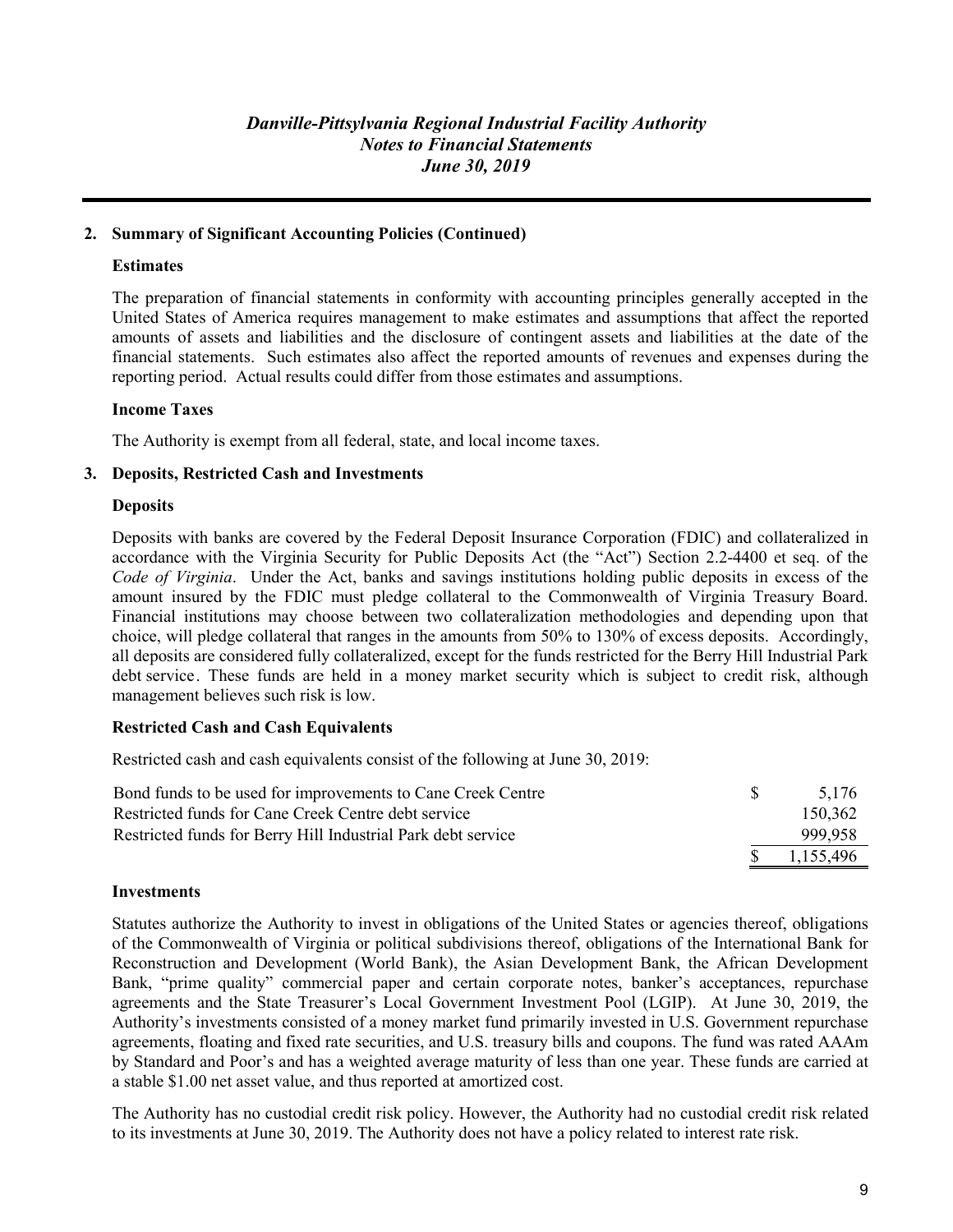#### **4. Due To/From Member Localities**

The Authority is equally funded by the City of Danville and Pittsylvania County. The two localities have signed agreements to share all costs of the Authority equally. At times, one locality may front all costs associated with a transaction, creating an amount owed by the other. The Authority reflects these balances as all transactions associated with the Authority are recorded on the Authority's books. At June 30, 2019, the Authority reflects amounts due to Pittsylvania County of \$596,792 and a corresponding due from the City of Danville for the same amount. This stems from items paid for or contributed by Pittsylvania County in excess of its share. It is not expected that the City of Danville will repay this amount in full in fiscal year 2020, but rather that the balance will be adjusted annually based on contributions made by both localities.

#### **5. Capital Assets**

Capital asset activity for the year ended June 30, 2019, was as follows:

|                                             | June 30, 2018<br><b>Balance</b> | <b>Increases</b> | <b>Decreases</b> | June 30, 2019<br><b>Balance</b> |
|---------------------------------------------|---------------------------------|------------------|------------------|---------------------------------|
| Capital assets not being depreciated:       |                                 |                  |                  |                                 |
| Cyber Park - Land                           | \$<br>5,614,792                 | \$               | \$               | \$<br>5,614,792                 |
| Cane Creek Centre - Land                    | 6,104,039                       |                  | 951,836          | 5,152,203                       |
| Industrial Park - Land                      | 13,062,540                      | 3,000            |                  | 13,065,540                      |
| Total capital assets not being depreciated  | 24,781,371                      | 3,000            | 951,836          | 23,832,535                      |
| Capital assets being depreciated:           |                                 |                  |                  |                                 |
| <b>Buildings</b>                            | 25,617,874                      |                  |                  | 25,617,874                      |
| <b>Building Improvements</b>                | 310,697                         |                  |                  | 310,697                         |
| Land Improvements                           | 6,265,238                       |                  |                  | 6,265,238                       |
| Infrastructure                              | 2,006,965                       |                  |                  | 2,006,965                       |
| Machinery and equipment                     |                                 | 331,145          |                  | 331,145                         |
| Total capital assets being depreciated      | 34,200,774                      | 331,145          |                  | 34,531,919                      |
| Less accumulated depreciation for:          |                                 |                  |                  |                                 |
| <b>Buildings</b>                            | 9,191,404                       | 601,811          |                  | 9,793,215                       |
| <b>Building Improvements</b>                | 86,328                          | 8,126            |                  | 94,454                          |
| Land Improvements                           | 1,494,488                       | 159,152          |                  | 1,653,640                       |
| Infrastructure                              | 441,529                         | 40,139           |                  | 481,668                         |
| Machinery and equipment                     |                                 | 3,437            |                  | 3,437                           |
| Total accumulated depreciation              | 11,213,749                      | 812,665          |                  | 12,026,414                      |
| Total capital assets being depreciated, net | 22,987,025                      | (481, 520)       |                  | 22,505,505                      |
| Total capital assets, net                   | \$<br>47,768,396                | \$<br>(478, 520) | \$<br>951,836    | \$<br>46,338,040                |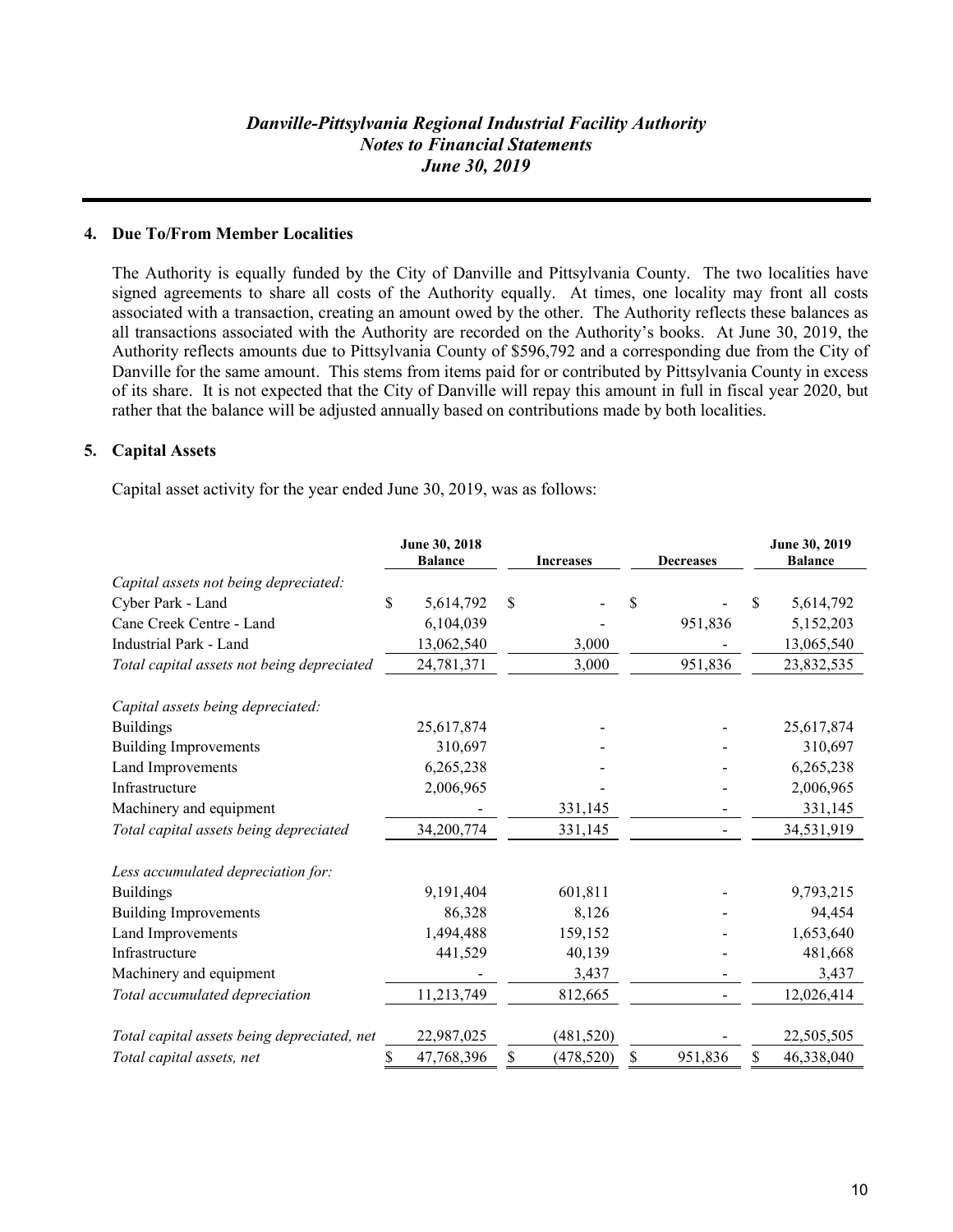#### **6. Construction in Progress**

Construction in progress consisted of the following at June 30:

|                  | June 30, 2018  |  |                  |                  | June 30, 2019  |
|------------------|----------------|--|------------------|------------------|----------------|
|                  | <b>Balance</b> |  | <b>Increases</b> | <b>Decreases</b> | <b>Balance</b> |
| Industrial Park* | 9,827,751      |  | 4,800,670        | $\sim$           | 14,628,421     |

*\* Current year additions do not include interest. The construction in progress total for this project includes an accumulated total of \$1,307,712 capitalized interest at June 30, 2019. Per GASB Statement No. 89, interest related to construction will be expensed prospectively.*

#### **7. Long-Term Debt**

The following schedule represents all bonds payable:

| <b>Description</b>              | Original Issue |            | <b>Annual Amount</b>   | <b>Interest Rate</b> | <b>Maturity</b> | Outstanding<br>June 30, 2019 |           |  |
|---------------------------------|----------------|------------|------------------------|----------------------|-----------------|------------------------------|-----------|--|
| 2016 Revenue<br>Refunding bonds | \$             | 3.700,000  | $$385,000 - 3,700,000$ | $2.27\%$             | 8/1/2019        |                              | 2,545,000 |  |
| 2011 Revenue bonds              |                | 11,250,000 | $780,000 - 5,525,000$  | $2.50 - 4.75\%$      | 9/1/2019        |                              | 925,000   |  |
|                                 |                | 14,950,000 |                        |                      |                 | S                            | 3,470,000 |  |

In December 2011, the Authority issued \$11,250,000 in revenue bonds. The debt service payments made on March 1, 2012 and September 1, 2012 were funded by a grant from the Virginia Tobacco Commission; debt service payments thereafter are made with funds received from the City of Danville and Pittsylvania County.

In August 2016, the Authority issued \$3,700,000 in revenue refunding bonds after applying \$900,000 of the Cane Creek debt service reserve funds to the outstanding balance. These bonds were issued to satisfy the outstanding balance of the Series 2013 revenue bonds. Debt service payments are made with funds received from the City of Danville and Pittsylvania County. As disclosed in Note 12, the Authority issued \$2,545,000 in revenue refunding bonds on August 1, 2019 to satisfy the outstanding balance of the 2016 revenue bonds.

Long-term debt activity for the year ended June 30, 2019 was as follows:

| <b>Description</b>      | <b>Beginning</b><br><b>Balance</b> | Increases                |       | <b>Decreases</b> | Ending<br><b>Balance</b> | Due Within<br><b>One Year</b> |
|-------------------------|------------------------------------|--------------------------|-------|------------------|--------------------------|-------------------------------|
| Revenue bonds           | 4.760,000                          |                          | $- S$ | 1,290,000        | 3.470.000                | 1,350,000                     |
| Original issue discount | (1, 810)                           |                          |       | (1.550)          | (260)                    | (260)                         |
|                         | 4,758,190                          | $\overline{\phantom{0}}$ |       | 1,288,450        | 3,469,740                | 1,349,740                     |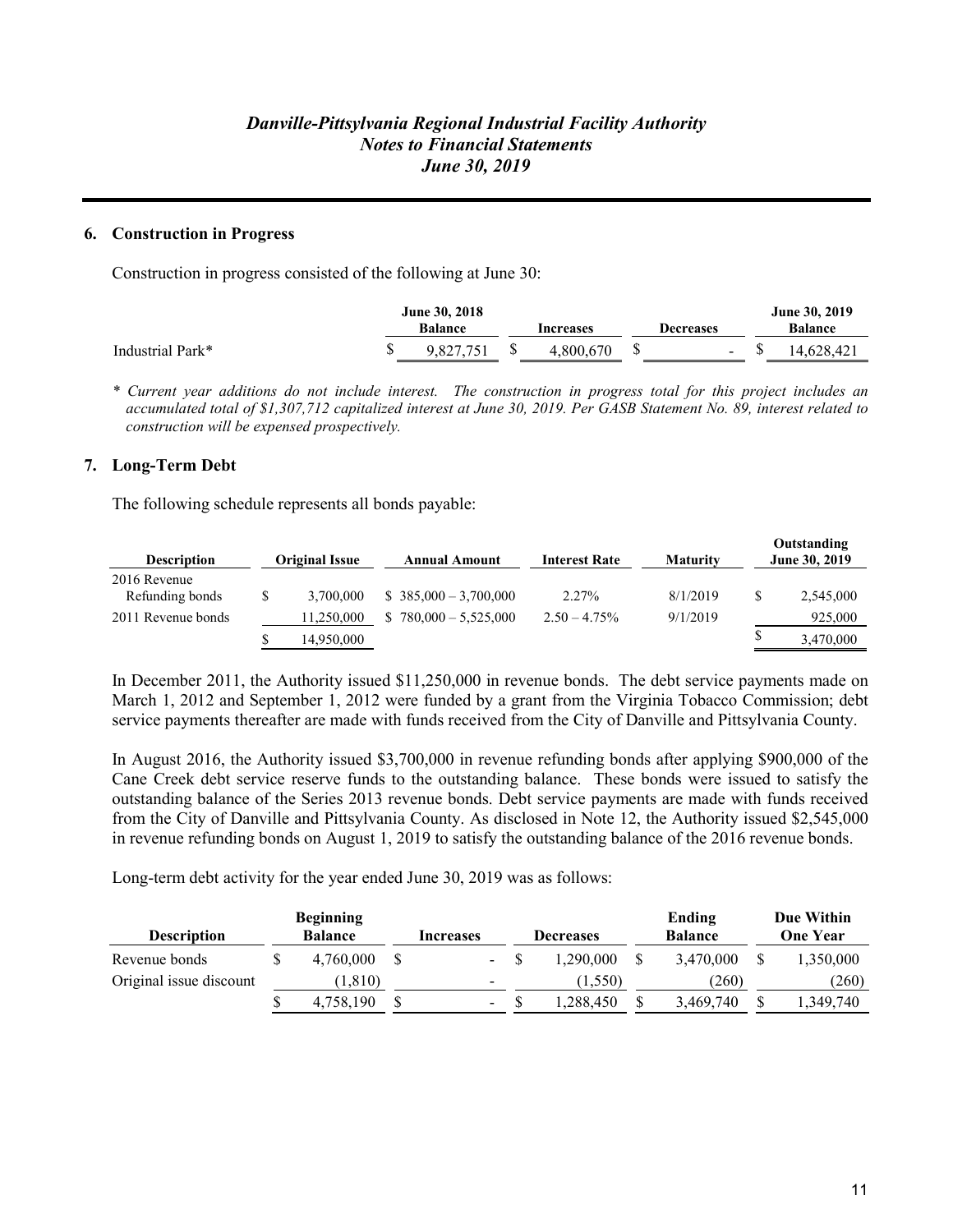#### **7. Long-Term Debt (Continued)**

Debt service on the preceding bonds in future years is as follows:

| <b>Year Ending</b><br>June 30 |   | <b>Principal</b> |    | Interest |    | <b>Total</b> |
|-------------------------------|---|------------------|----|----------|----|--------------|
| 2020                          | S | 1,350,000        | \$ | 96,396   | \$ | 1,446,396    |
| 2021                          |   | 445,000          |    | 66,602   |    | 511,602      |
| 2022                          |   | 465,000          |    | 50,632   |    | 515,632      |
| 2023                          |   | 490,000          |    | 41,330   |    | 531,330      |
| 2024                          |   | 515,000          |    | 16,234   |    | 531,234      |
|                               | S | 3,265,000        | S  | 271,194  | S  | 3,536,194    |

## **Debt Maturity Schedule**

#### **8. Economic Development**

In fiscal year 2019, the Authority entered into a local performance agreement with a Virginia public service corporation, for the construction of an electric power transmission line to service the Authority's Southern Virginia Megasite at Berry Hill, at an estimated aggregate cost of \$1,655,000, for the permitting process, final line design and preliminary substation design, and right of way and substation site acquisition.

In fiscal year 2019, the Authority sold 87.04 acres, known as Lot 7A, in the Cane Creek Centre Industrial Park to IKEA Industry Danville, LLC for \$1 in accordance with the agreement dated October 25, 2006. The Authority's cost of the land was \$951,836 and the sale was made in exchange for a quitclaim, release and waiver by IKEA of any and all options or rights to the real property owned by the Authority in Cane Creek Centre.

#### **9. Short-Term Operating Leases**

The Authority leases land to tenants under lease terms of one year or less. Under the terms of the agreements, the future rental income for the year ending June 30, 2020 is estimated to be \$3,892.

#### **10. Long-Term Operating Leases**

In October 2006, the Authority entered into agreements with Swedwood Danville, LLC that provide the Authority will lease 94 acres (valued at \$1,027,947) to Swedwood for 120 months at a rate of \$1 per year. Swedwood has the option to purchase the above-mentioned land for \$1 at the end of the 120-month lease if it meets certain investment and employment criteria. In fiscal year 2008, Swedwood met its initial investment and employment criteria and the Authority recorded the transfer of land to Swedwood. If Swedwood chooses to expand its operations within the terms of the agreement, it also has the right to lease from the Authority certain parcels of land known as lots 7B and/or 7C, consisting of approximately 103 acres and 11 acres, respectively. Swedwood also has the right of first refusal to purchase a certain parcel of land from the Authority known as Lot 6 consisting of 68.8 acres.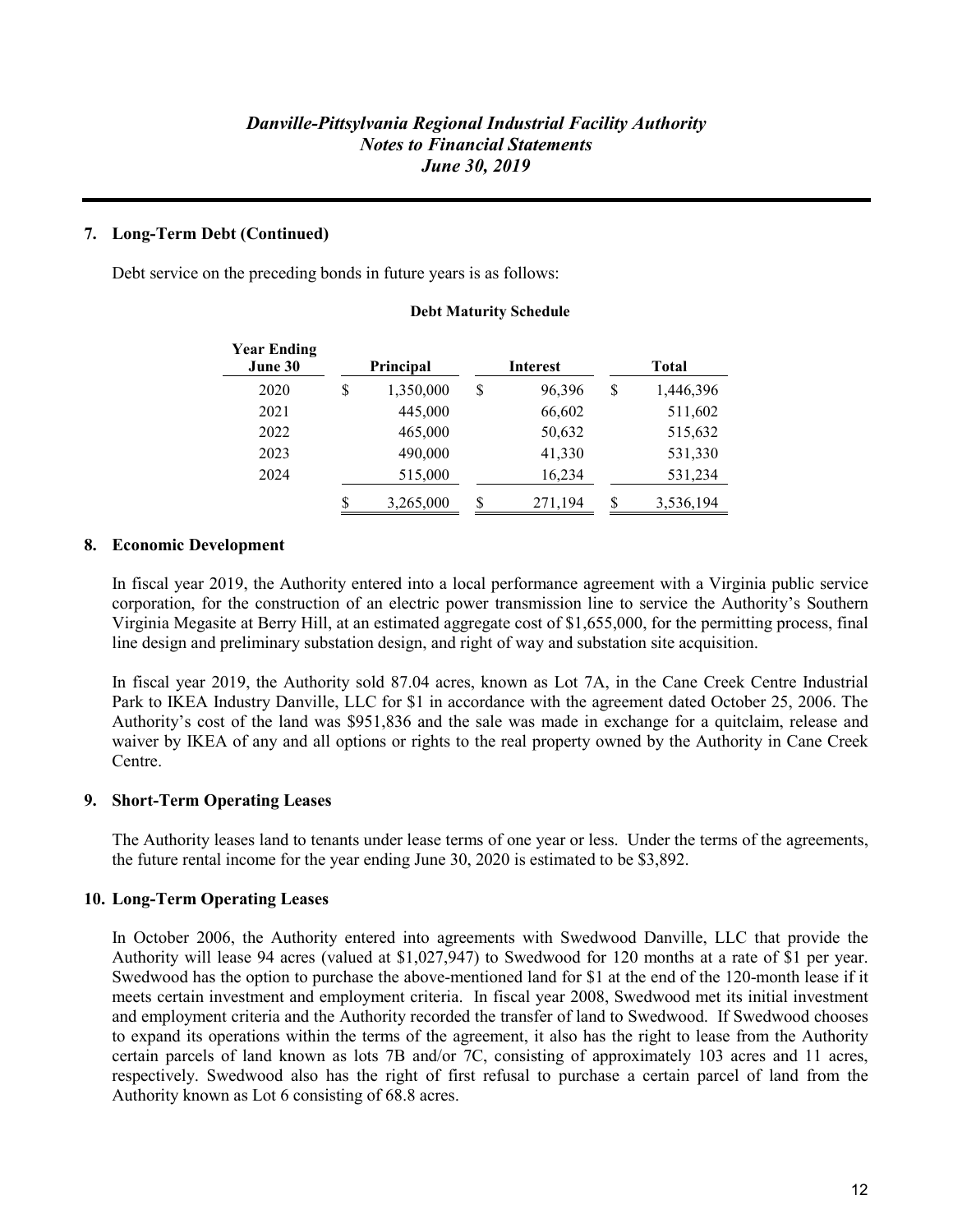#### **10. Long-Term Operating Leases (Continued)**

The Research Building, which has a carrying value of \$4,969,796 at June 30, 2019 and accumulated depreciation of \$2,066,014, is leased to the Institute for Advanced Learning & Research (IALR) for \$10 per year per square foot occupied. The lease was renewed at the same rent terms on June 1, 2013 for a one-year period and will automatically renew annually thereafter for successive one year periods. The rent for the renewal is set forth in the lease agreement. Insurance costs are the responsibility of the lessee. Maintenance costs are the responsibility of the Authority; however, the lessee is engaged to provide for the maintenance obligations and is compensated for these services in an amount equal to the rent paid by the lessee. For fiscal year 2019, \$253,560 of rental income was received through this lease.

The Institute Building is leased to the IALR for \$1 per year. The lease term is 15 years and began in June 2004. Insurance and maintenance costs are the responsibility of the lessee.

In fiscal year 2011, the Authority entered into a ground lease with the IALR to allow for the construction of the Sustainable Energy Technology Center Building (SEnTeC). The lease term is 240 months and began in September 2010. The property is leased to the IALR at a rate of \$1 per year and the IALR has the option to purchase the premises for \$100 at the end of the lease term, as long as all related grant requirements have been satisfied.

#### **11. Commitments and Contingencies**

At June 30, 2019, the Authority had approximately \$16.2 million in outstanding engineering and consulting contracts, of which approximately \$5,509,571 had not been expended.

On June 12, 2017, the Authority entered into a purchase and sale agreement with Enviva Development Holdings, LLC to sell a certain parcel of land located in the Berry Hill Industrial Park consisting of approximately 168.78 acres off Berry Hill Road for \$30,000 per acre and \$10 per acre for non-buildable acreage. Enviva Development Holdings, LLC had the option to terminate this agreement before June 12, 2018 or, if an extension was requested and granted, for up to 2 years from the original agreement date. In June 2018, Enviva Development Holdings, LLC elected to extend the agreement for 2 years.

#### **12. Subsequent Events**

In July 2019, the Authority purchased property containing approximately 90 acres in support of the Southern Virginia Megasite at Berry Hill project. The purchase price was \$246,083. The Authority's board has also approved resolutions for additional property purchases totaling approximately \$330,000 and sales of property for potentially \$225,000.

On August 1, 2019, the Authority issued \$2,545,000 in revenue refunding bonds to satisfy the outstanding balance of the Series 2016 revenue bonds. The debt maturity schedule included in Note 7 reflects the payments due based upon this refunding.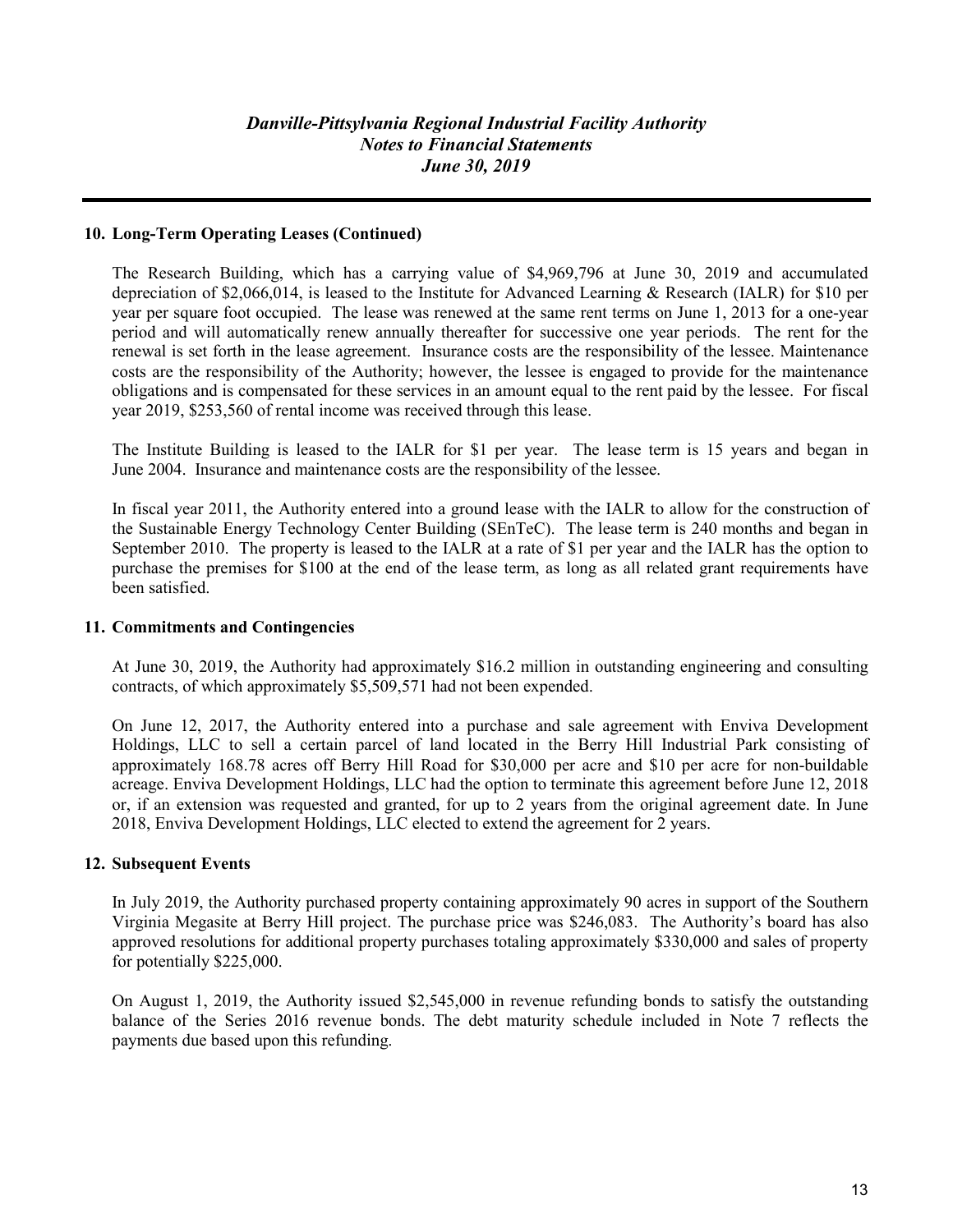#### **13. Dissolution of Authority**

If dissolution of the Authority should occur, such dissolution shall be made pursuant to *Code of Virginia*, Section 15.2-6415. Pittsylvania County constructed a Multi-Port Access Point (MSAP), at an approximate cost of \$2 million that will benefit areas served by the Authority. Should the Authority ever be dissolved, the MSAP will be considered part of the County's investment in the Authority.

**\* \* \* \* \***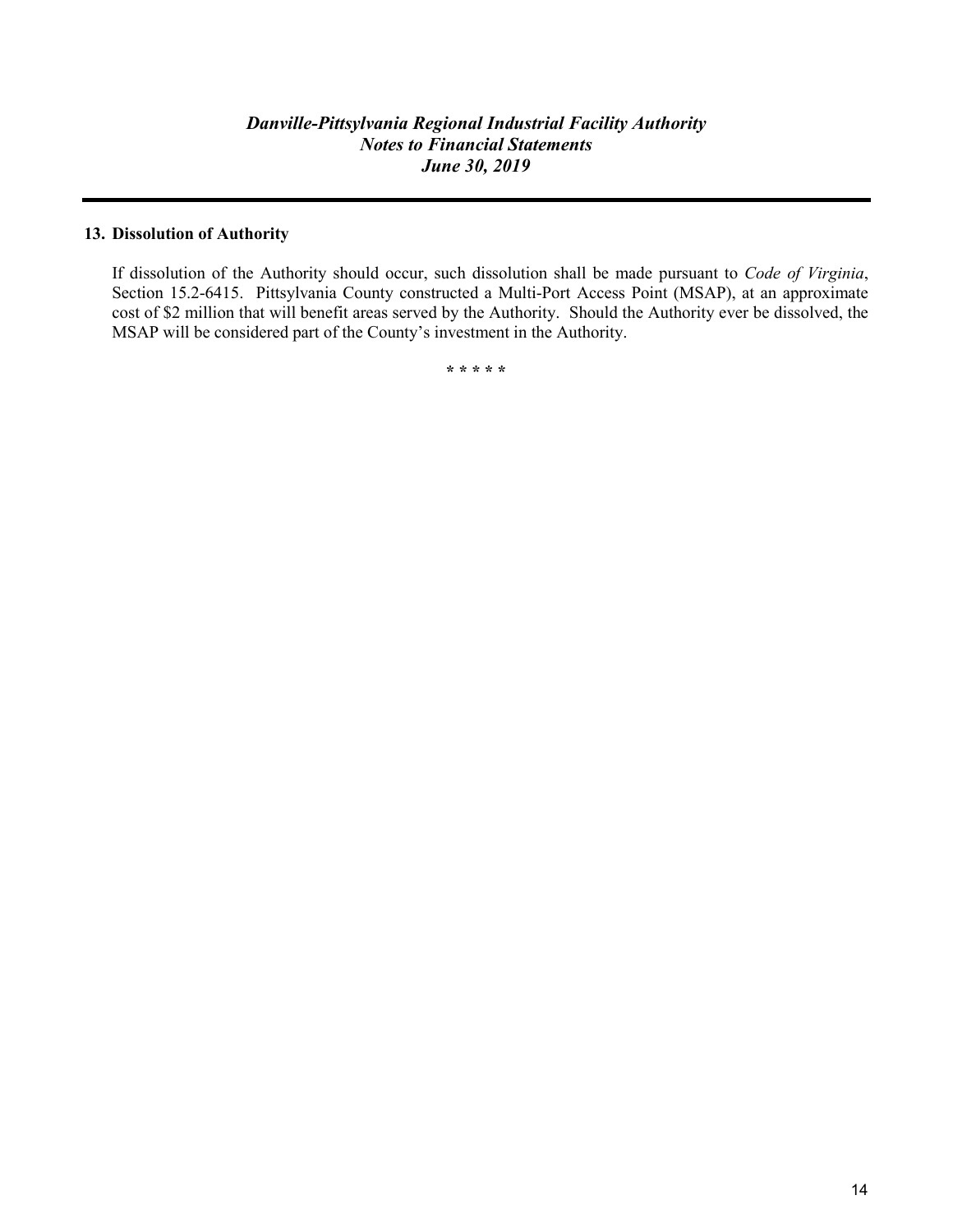

## **INDEPENDENT AUDITOR'S REPORT ON INTERNAL CONTROL OVER FINANCIAL REPORTING AND ON COMPLIANCE AND OTHER MATTERS BASED ON AN AUDIT OF FINANCIAL STATEMENTS PERFORMED IN ACCORDANCE WITH** *GOVERNMENT AUDITING STANDARDS*

To the Board of Directors of Danville-Pittsylvania Regional Industrial Facility Authority Danville, Virginia

We have audited, in accordance with auditing standards generally accepted in the United States of America; the standards applicable to financial audits contained in *Government Auditing Standards*, issued by the Comptroller General of the United States; and the *Specifications for Audits of Authorities, Boards, and Commissions*, issued by the Auditor of Public Accounts of the Commonwealth of Virginia, the financial statements of the Danville-Pittsylvania Regional Industrial Facility Authority (the "Authority"), as of and for the year ended June 30, 2019, and the related notes to the financial statements, which collectively comprise the Authority's basic financial statements, and have issued our report thereon dated November 26, 2019.

#### **Internal Control over Financial Reporting**

In planning and performing our audit of the financial statements, we considered the Authority's internal control over financial reporting (internal control) to determine the audit procedures that are appropriate in the circumstances for the purpose of expressing our opinions on the financial statements, but not for the purpose of expressing an opinion on the effectiveness of the Authority's internal control. Accordingly, we do not express an opinion on the effectiveness of the Authority's internal control.

A *deficiency in internal control* exists when the design or operation of a control does not allow management or employees, in the normal course of performing their assigned functions, to prevent, or detect and correct misstatements on a timely basis. A *material weakness* is a deficiency, or a combination of deficiencies, in internal control such that there is a reasonable possibility that a material misstatement of the entity's financial statements will not be prevented, or detected and corrected on a timely basis. A *significant deficiency* is a deficiency, or a combination of deficiencies, in internal control that is less severe than a material weakness, yet important enough to merit attention by those charged with governance.

Our consideration of internal control was for the limited purpose described in the first paragraph of this section and was not designed to identify all deficiencies in internal control that might be material weaknesses or significant deficiencies. **Given these limitations, during our audit we did not identify any deficiencies in internal control that we consider to be material weaknesses. However, material weaknesses may exist that have not been identified.**

*Your Success is Our Focus*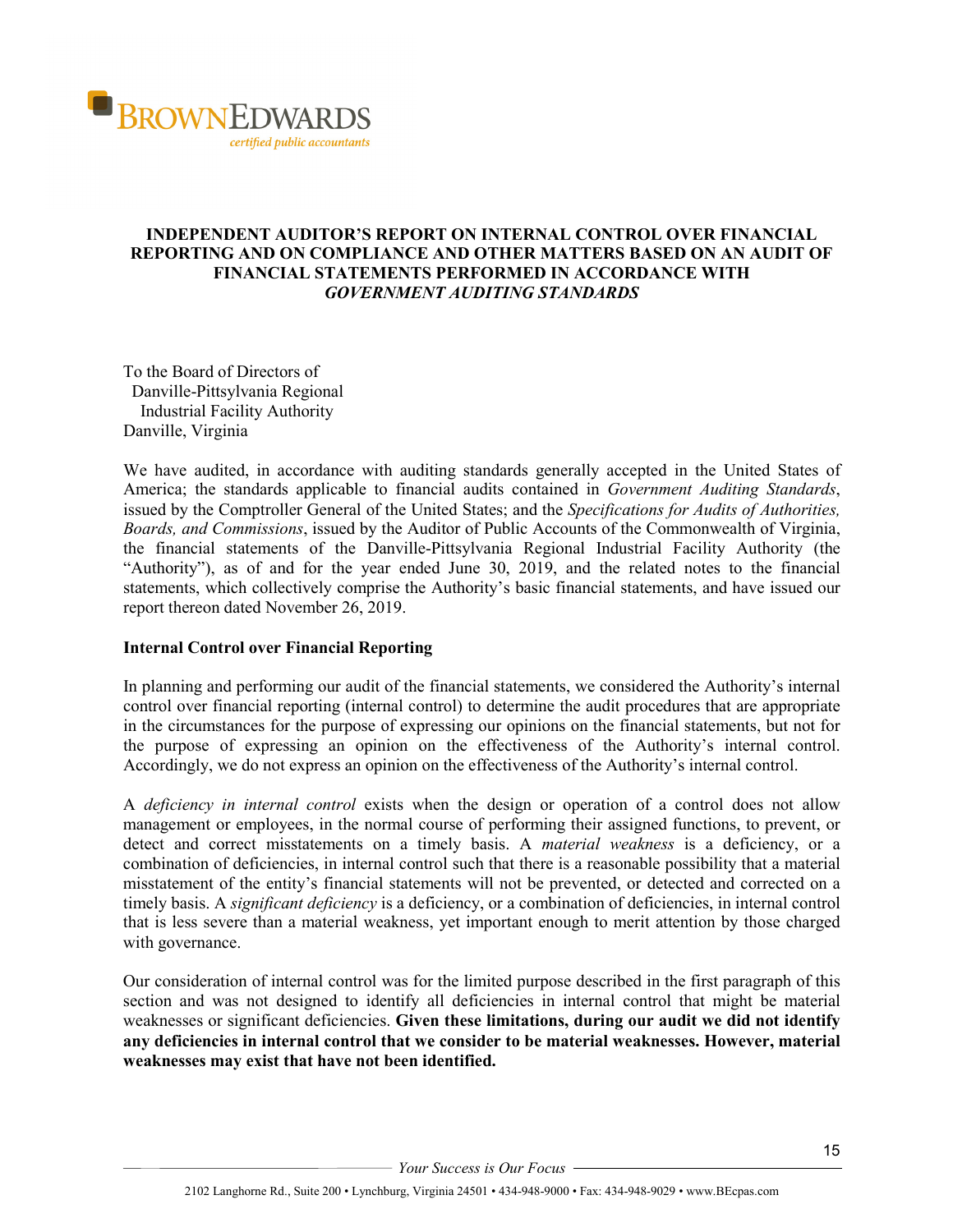#### **Compliance and Other Matters**

As part of obtaining reasonable assurance about whether the Authority's financial statements are free of material misstatement, we performed tests of its compliance with certain provisions of laws, regulations, contracts, and grant agreements, noncompliance with which could have a direct and material effect on the determination of financial statement amounts. However, providing an opinion on compliance with those provisions was not an objective of our audit and, accordingly, we do not express such an opinion. **The results of our tests disclosed no instances of noncompliance that are required to be reported under** *Government Auditing Standards***.** 

#### **Purpose of this Report**

The purpose of this report is solely to describe the scope of our testing of internal control and compliance and the results of that testing, and not to provide an opinion on the effectiveness of the Authority's internal control or on compliance. This report is an integral part of an audit performed in accordance with *Government Auditing Standards* in considering the Authority's internal control and compliance. Accordingly, this communication is not suitable for any other purpose.

Brown, Edwards & Company, S. L. P.

CERTIFIED PUBLIC ACCOUNTANTS

Lynchburg, Virginia November 26, 2019